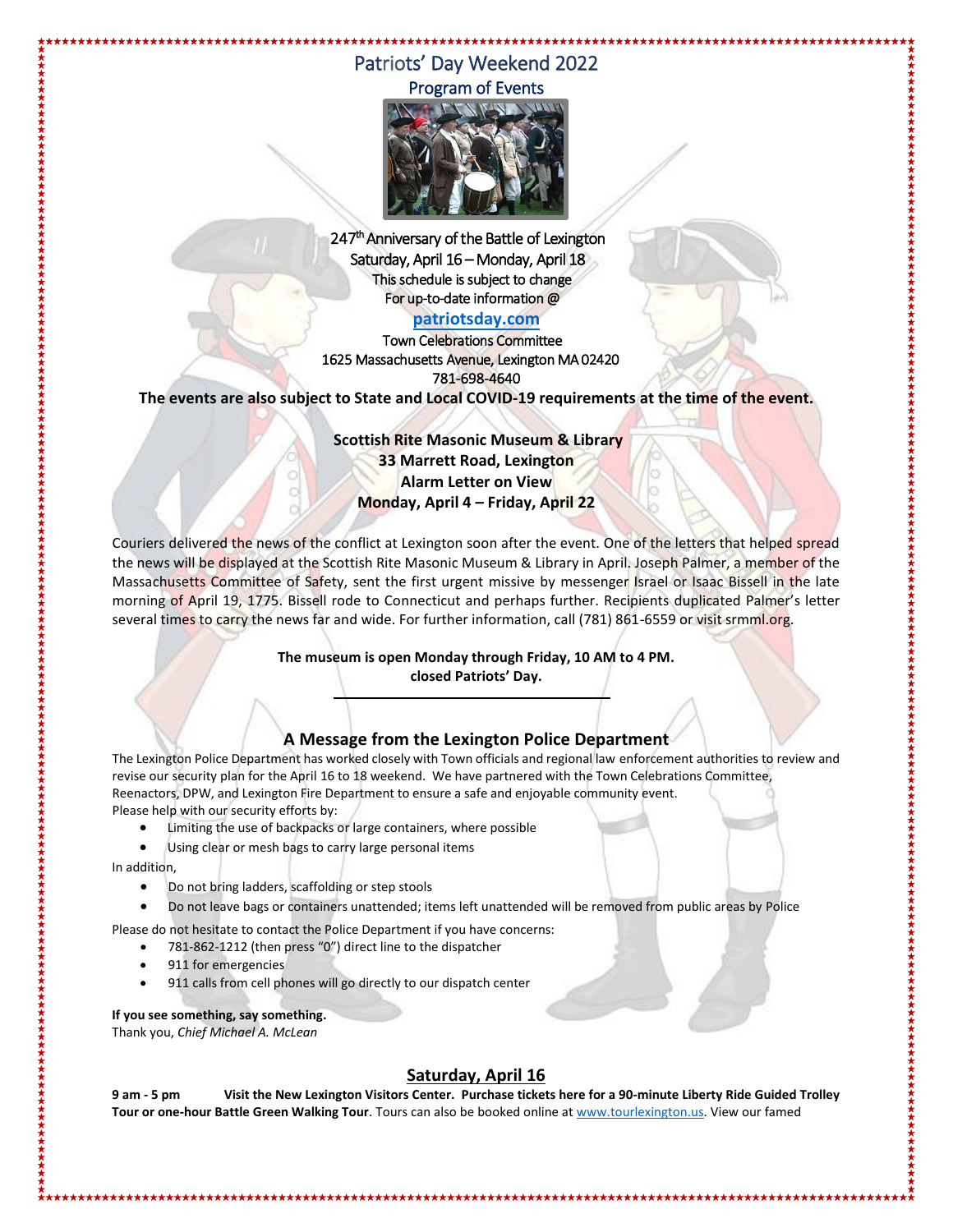diorama depicting the Battle of Lexington and shop for unique Lexington gift items. 1875 Massachusetts Avenue, next to Buckman Tavern. 781-862-1450. Public restrooms available.

**8:30 am Parker's Revenge.** Lexington Minute Men gather on the Battle Green to reenact the second call to arms from Captain John Parker, which took place on the afternoon of April 19<sup>th</sup>, with additional dialogue from Rev. Jonas Clarke. Following this event, the Minute Men march up Mass Ave to Fiske Hill before continuing on to the Parker's Revenge site in the Minute Man National Park for a skirmish reenactment. Free

**9:30 am - 4 pm Buckman Tavern Tours.** 1 Bedford Street. Self-paced audio tours available. Admission tickets available at the house. Single house \$12 adults/\$7 children; three houses \$25 adults/\$13 children www.lexingtonhistory.org

**10 am - 4 pm Hancock-Clarke House Tours.** 36 Hancock Street. Guided tours available every half hour. Admission tickets available at the house. Single house \$12 adults/\$7 children; three houses \$25 adults/\$13 children [www.lexingtonhistory.org](http://www.lexingtonhistory.org/)

**10.30 am Parker's Revenge Wreath Laying Ceremony.** Lexington Minute Men lay a wreath at the site of the Parker's Revenge skirmish, which occurred in the afternoon of April 19<sup>th</sup> when the Lexington Militia Company under Capt. John Parker ambushed the retreating Redcoats near the Lexington-Lincoln town line. On the Battle Road near the Minute Man National Park Visitor Center, Route 2A, Lexington. [www.nps.gov/mima/patriots-day.htm](http://www.nps.gov/mima/patriots-day.htm) Free

**12 pm - 4 pm Munroe Tavern Tours.** 1332 Massachusetts Avenue. Self-guided tours available. Admission tickets available at the house. Single house \$12 adults/\$7 children; three houses \$25 adults/\$13 children [www.lexingtonhistory.org](�https://www.lexingtonhistory.org)

**1 pm Parker's Revenge Reenactment.** Lexington Minute Men reenact the Parker's Revenge engagement on the Battle Road near the intersection of Old Mass Ave and Route 2A. [www.nps.gov/mima/patriots-day.htm](http://www.nps.gov/mima/patriots-day.htm) Free

**1 pm Lexington Bicentennial Band Concert.** 

A tribute/remembrance of the 75<sup>th</sup> anniversary of the end of WWII, which was originally planned for Patriots' Day 2020, will include a collection of memorable music of the time and more. *The Greatest Generation* will be narrated by Suzie Barry, Select Board Member. At the Lexington High School Auditorium. Free, donations accepted.

**2:30 pm Fife and Drum Performance** featuring Lexington's own **William Diamond Fife and Drum Corps**. Tower Park, Mass Avenue opposite Pelham Road. Free

**4 pm Battle at Tower Park.** Follow the British retreat as they fight the Colonial Militia in Tower Park, featuring a working reproduction cannon. Organized by the Lexington Minute Men. Mass Ave opposite Pelham Road. [www.lexingtonminutemen.com](http://www.lexingtonminutemen.com/) Free

#### **Sunday, April 17**

**9 am - 5 pm Visit the New Lexington Visitors Center. Take a 90-minute Liberty Ride Guided Trolley Tour or a one-hour Guided Battle Green Walking Tour.** Visit [www.tourlexington.us](https://www.tourlexington.us) for tour times or to book a tour. Details, Saturday, April 16.

**9:30 am - 4 pm Buckman Tavern Tours.** 1 Bedford Street. Self-paced audio tours available. Admission tickets available at the house. Single house \$12 adults/\$7 children; three houses \$25 adults/\$13 childre[n www.lexingtonhistory.org](http://www.lexingtonhistory.org/)

**10 am - 4 pm Hancock-Clarke House Tours.** 36 Hancock Street. Guided tours available every half hour. Admission tickets available at the house. Single house \$12 adults/\$7 children; three houses \$25 adults/\$13 childre[n www.lexingtonhistory.org](http://www.lexingtonhistory.org/)

**12 pm - 4 pm Munroe Tavern Tours.** 1332 Massachusetts Avenue. Self-guided tours available. Admission tickets available at the house. Single house \$12 adults/\$7 children; three houses \$25 adults/\$13 childre[n www.lexingtonhistory.org](http://www.lexingtonhistory.org/)

**11:30 pm Paul Revere Ride Reenactment.** Hancock-Clarke House, 36 Hancock Street. A reenactment of the arrival of Paul Revere at the Hancock-Clarke House. Admission is free. [www.lexingtonhistory.org](http://www.lexingtonhistory.org/)

### **Patriots' Day, Monday, April 18**

**5:30 am "The Alarm" at the Old Belfry, Belfry Hill.** Massachusetts Avenue at Clarke Street across from the Battle Green. Come ring the bell that sounded the alarm that the Redcoats were coming. Free

**5:30 am Reenactment of the Battle of Lexington.** The central event of Patriots' Day weekend, the Lexington Minute Men have organized